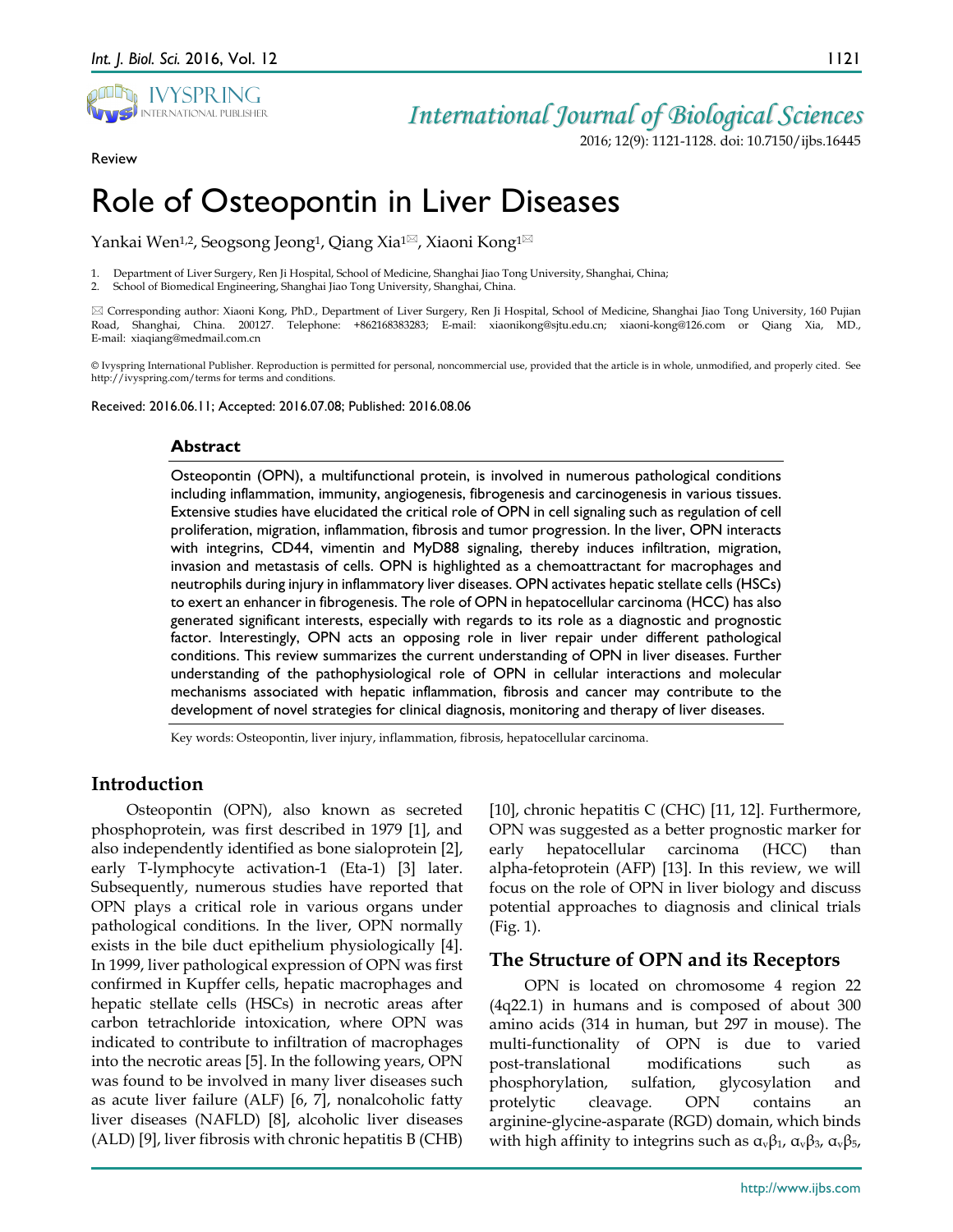αvβ6, α8β1, α5β<sup>1</sup> [14-17]. Next to the RGD motif is the serine-valine-valine-typrosine-glycine-leucine-arginin e (SVVYGLR) sequence in humans or serine-leucine-alanine-tyrosine-glycine-leucine-argini ne (SLAYGLR) sequence in mice and rats, which is exposed upon cleavage with thrombin and interacts with  $\alpha_4\beta_1$ ,  $\alpha_9\beta_1$ ,  $\alpha_4\beta_7$  integrins [18-20]. Additionally, another integrin  $\alpha_x\beta_z$ , which is neither RGD nor SVVYGLR dependent, has been reported to mediate the effects of OPN [21, 22]. In addition to interacting with integrins, OPN has also been reported to bind to the spliced variant forms of CD44, notably v6 and v7, but the specific binding domain in OPN remains elusive [23]. Most recently, two new proteins, vimentin and MyD88, were found to interact with OPN by coimmunoprecipitation [24, 25].

## **OPN in Acute Liver Injury**

In humans, OPN correlates with the degree of liver necrosis during acute liver injury [6, 7]. Patients with high serum OPN levels have a significantly poorer prognosis than patients with low serum OPN [6]. However, very high levels of plasma OPN are associated with good outcomes [7]. Whether OPN protects from disease progression in the setting of acute liver injury needs more investigation.

In animal models, OPN usually acts as a chemoattractant for macrophages and neutrophils. In carbon tetrachloride-intoxicated and *Propionibacterium acnes*-treated rats, OPN contributes to infiltration of monocytes and macrophages in the liver [5, 26]. In





addition, MMP-cleaved OPN mediates hepatic neutrophil accumulation in the early phase of liver injury during obstructive cholestasis after bile duct ligation (BDL) in mice [27]. In drug-induced liver diseases, mice with both endogenous and exogenous blockade of OPN are less susceptible to acetaminophen and survive acetaminophen (APAP) overdose [28, 29]. In OPN deficient mice, neutrophil infiltration and macrophage accumulation are impaired, and release of pro-inflammatory cytokines is inhibited; yet, OPN deficiency augments CYPs genes in APAP metabolism *in vivo* [29]. Similarly, upon exposure to diethylnitrosamine (DEN), another hepatotoxic drug, OPN deficiency enhances susceptibility and abrogates estrogen-mediated hepatoprotection against DEN via augmenting oxidative stress and keeping CYP2A5 expression in mice [30]. Recently, a few studies suggest that OPN acts as a protector during inflammatory liver injury. OPN have been found to inhibit activation of NF-κB and ameliorate production of IL-6 and TNFα in macrophages, thus promoting survival of hepatocytes in DEN-induced liver injury [25]. Likewise, in hepatic injury induced by ischemia/reperfusion (I/R), OPN in macrophages limits IL-6, TNFα, IL-1β and toxic iNOS production; meanwhile, OPN silence in hepatocytes decreases anti-apoptotic Bcl2 and ATP levels to aggravate the injury [31].

#### **OPN in autoimmune and viral Hepatitis**

Similar to that in acute injury, plasma OPN levels are significantly elevated in patients with hepatitis including acute hepatitis, chronic hepatitis and fulminant hepatitis [32, 33]. Transgenic mice expressing OPN in hepatocytes can develop mononuclear cell and CD8 positive cell infiltration in the liver after 12 weeks of age, and plasma ALT activity and focal necrosis in hepatic lobules increase after 24 weeks, which may be a useful model for autoimmune hepatitis [34]. ConA-induced hepatitis mimics T cell-mediated liver diseases including autoimmune hepatitis and viral hepatitis. In 2004, Diao et al. first uncovered that OPN cleaved by thrombin enhanced NKT cell activation and neutrophil infiltration and activation to augment ConA-induced hepatitis [35]. Later, OPN was found to interact with  $β_3$ integrin to induce IL-17 expression depending on p38, JNK, NF-κB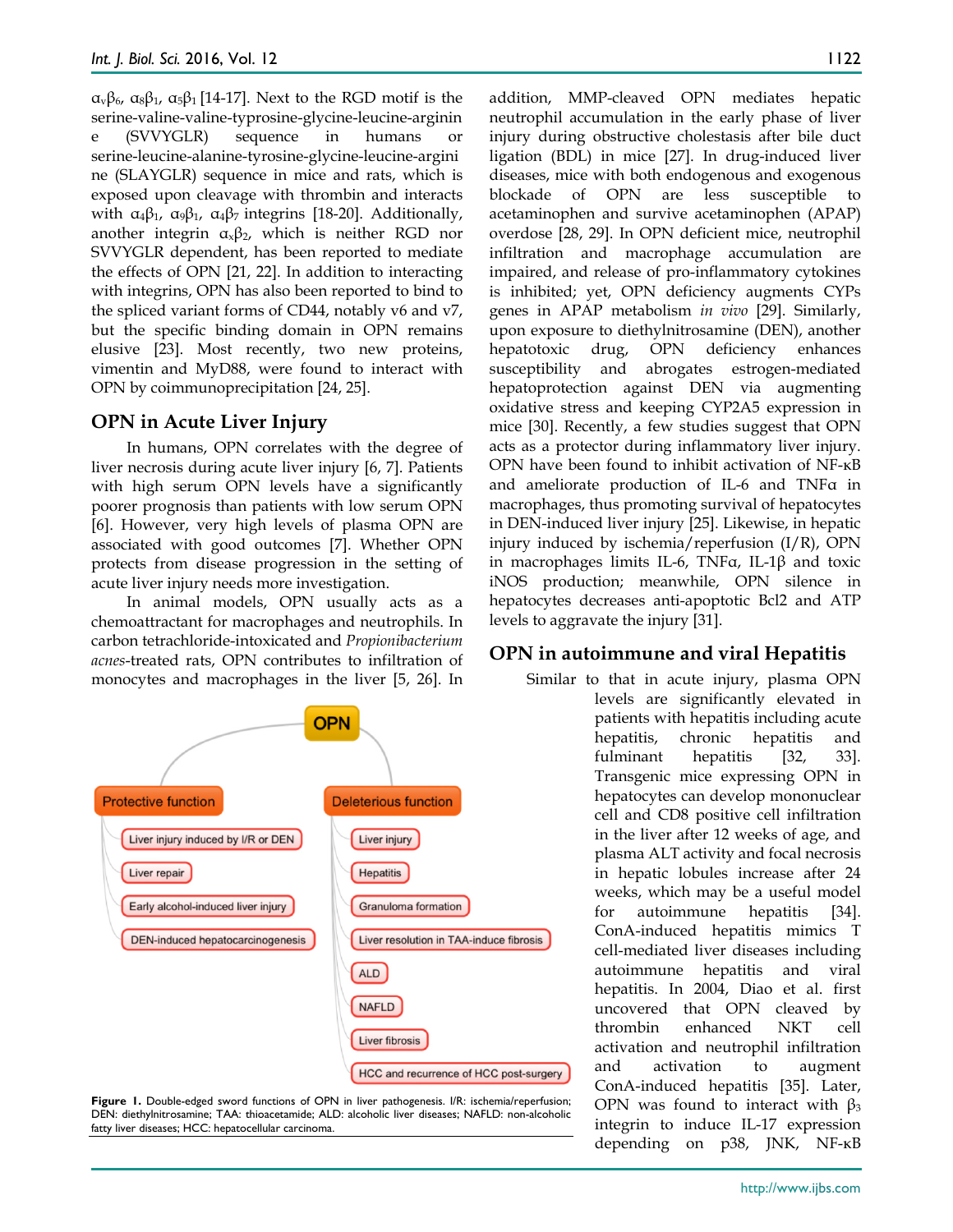pathways to aggravate ConA-induced hepatitis [36]. Both silence and exogenous blockade of OPN protects ConA-treated mice from fulminant hepatitis [37, 38].

OPN production is also up-regulated in CHB and CHC patients [36, 39]. OPN is shown to improve the maturation and functioning of DCs in response to HBV antigens [40]. Yet, in patients infected with HCV, OPN may directly promote HCV replication [39].

## **OPN in Granuloma Formation**

Granuloma formation is a host response against persistent irritants. In β-glucan-induced hepatic granuloma formation, OPN does not affect the size and the number of granulomas, but induces IL-12 and IFNγ at early stages. Nevertheless, at late stages, OPN increases the size and the number of hepatic granulomas due to enhanced immune cells recruitment including macrophages, CD4 T cells and DCs into the liver and increased TNFα production [41]. Otherwise, OPN neutralization reduces granulomatous response and liver damage via impaired chemotactic function and inflammatory response [42], which suggested that OPN neutralizer acts as the immunosuppression therapy for liver injury with granulomatous responses.

## **OPN in Liver Repair**

We have reported that in a model of regenerating liver after partial hepatectomy (PHx), OPN promoted inflammatory response and activated IL-6/Stat3 pathway in the early phase to facilitate hepatocyte proliferation [43]. Recently, gene expression profiling after hepatectomy showed that 81genes participating in the OPN-mediated pathway were significantly changed, 65 of which were up-regulated. All of the 81 genes were mainly associated with stress response, inflammatory response, cell activation, proliferation, adhesion and migration [44]. Elevation of OPN in oval cell-activated regeneration is more significant than that in PHx-induced regeneration, indicating that OPN might be specifically activated in the induction of oval cells to contribute to liver repair [45].

Under pathological conditions, OPN involves in Hh signaling and acts in a paracrine and autocrine manner to enhance liver progenitor cell response and fibrogenic liver repair during carbon tetrachloride-induced liver fibrosis and/or MCD diet-induced NASH fibrosis [46, 47]. Yet in thioacetamide(TAA)-induced fibrosis, OPN delays resolution due to sustained fibrillar collagen-I deposition and decreases hepatocyte proliferation *in vivo* and *in vitro* [48, 49]. Further investigation of OPN's role in pathological repair is still needed.

#### **OPN in Alcoholic Liver Diseases**

Hepatic expression and serum levels of OPN are markedly elevated in patients with alcoholic hepatitis (AH), alcoholic cirrhosis and end-stage ALD [50, 51]. OPN is also progressively increased in liver fibrosis and association with the stages of fibrosis [9]. Serum levels of OPN are correlated with the disease severity of AH patients [50]. Otherwise, OPN deficiency mice are protected from alcohol (ethonal)-induced liver injury [50].

Although OPN levels are not elevated in hepatic alcoholic steatosis patients, expression of OPN in a rodent model of alcoholic steatohepatitis (ASH) has been confirmed [52]. OPN interacts with neutrophil  $\alpha_4\beta_1$  and  $\alpha_9\beta_1$  integrins, contributing to hepatic neutrophil transmigration and activation to lead to further injury in the rat ASH model [53]. Furthermore, female rats are more susceptible to ALD during ASH, which might be due to higher neutrophil infiltration mediated by OPN [54].

However, in some other established studies, OPN may play a protective role. OPN deficiency facilitates the development of AH from chronic ASH, which is a distinct spectrum of ALD with intense neutrophilic inflammation and high mortality, and promotes the intensity of neutrophil infiltration in the AH model [55], indicating that OPN is protective for AH. Ge et al. established that OPN could bind to gut-derived LPS and prevent macrophage activation, reactive oxygen, nitrogen species generation, and TNFα productionin mice fed the ethonal Lieber-DaCarli diet [56]. Furthermore, by blocking LPS translocation *in vivo*, milk OPN was reported to diminish ethonal-mediated liver injury and protect from early alcohol-induced liver injury [56, 57]. In general, further investigations are still needed to clarify the function and therapeutic values of OPN in ALD.

## **OPN in Non-Alcoholic Fatty Liver Diseases**

In patients with NAFLD, serum levels of OPN are elevated and serve as the independent predictor of portal inflammation [8]. Notably, hepatic OPN expression is also strikingly increased in obesity-induced liver steatosis with CD44 and correlates with liver triglyceride accumulation [58]. Hepatic NKT-derived OPN promotes fibrogenesis during NASH via facilitation of HSC activation and neutralization of OPN with RNA aptamers attenuates these fibrogenic responses [59, 60]. In addition, in OPN deficient mice, obesity-driven hepatic inflammation and macrophage accumulation are blocked. OPN deficiency also protects against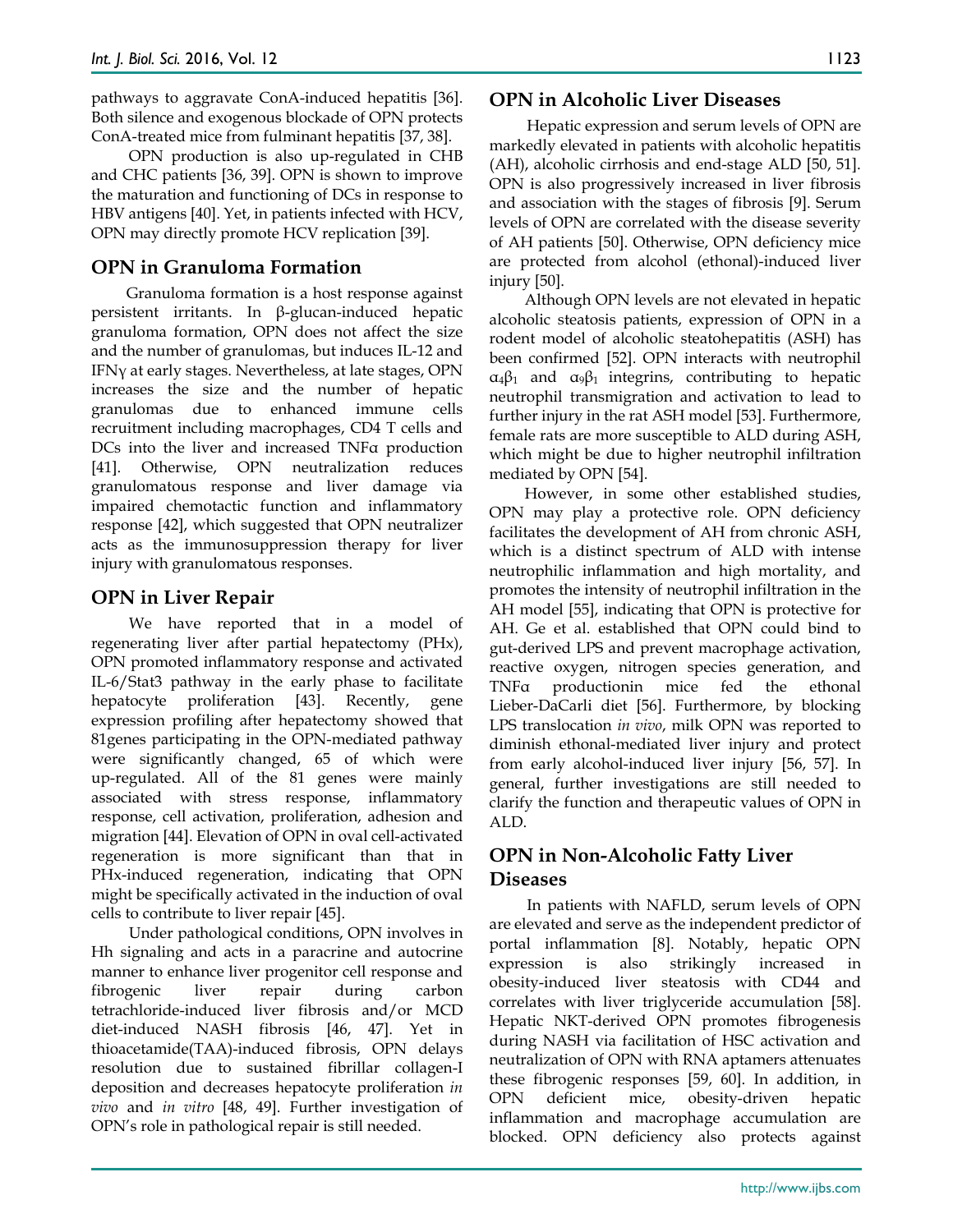obesity-induced hepatic steatosis via enhanced hepatic insulin signaling by promoting IRS-2 phosphorylation and preventing up-regulation of FOXO1 and its gluconeogenic target genes [61]. Similarly, OPN neutralization decreases obesity-associated inflammation in liver and reverses transcriptional signaling associated with insulin resistance and glucose homeostasis [62]. Hence, OPN may be an ideal target for treatment of NAFLD.

## **OPN in Fibrosis**

Various studies have reported that OPN secretion or hepatic OPN expression predicts severe degrees of fibrosis in patients with HBV or HCV infection, ALD, or schistosomiasis mansoni and might serve as a prognostic index for the progression of hepatic fibrosis to cirrhosis and HCC [9, 10, 12, 63, 64]. Hepatic OPN expression correlates with TGFβ expression, portal space neutrophil related inflammation, and portal hypertension in liver fibrosis in humans [9, 64]. Similar to clinical data, hepatic OPN expression is significantly increased and drives fibrogenic response in mice with various animal models including BDL, carbon tetrachloride or TAA treatment, and MCD, CDE or DDC diet [49, 65-67]. DNA hypomethylation of OPN enhancer during onset of early-stage liver fibrosis has been detected, which is confirmed to precede the up-regulation of OPN expression to induce the onset of fibrosis [68]. Interestingly, transgenic mice overexpressing OPN in hepatocytes are able to develop spontaneous liver fibrosis over time (1 year) [69]. During the pathogenesis of fibrosis, HSC-derived OPN interacts with  $α<sub>v</sub>β<sub>3</sub>$  on the HSCs to activate the PI3K/pAkt/NF-κB signaling cascade to up-regulate collagen-I and to modulate the HSC pro-fibrogenic phenotype [69]. OPN also enhances ductular reaction and scarring in liver fibrotic mice and activates the oval cell compartment to differentiate to BECs, which then signals HSCs via OPN and TGFβ [49]. In addition, OPN is up-regulated by oval cells in hepatic fibrotic patients and is confirmed to enhance viability and wound healing by modulating  $TGF\beta$  signaling in cultured oval cells. OPN neutralization reverses epithelial-mesenchymal-transition (EMT) in oval cells and attenuates fibrogenesis in mouse model of liver fibrosis [47]. Most recently, OPN is found to increase NADPH oxidase activity and inhibit histone deacetylases 1/2 promoting HMGB1 acetylation and translocation in HSCs, where then HMGB1 up-regulates collagen-I via RAGE and activates the PI3K-pAkt1/2/3 pathway [63]. In general, the fibrogenic role of OPN in liver diseases has been confirmed via significant research over the years. However, targeting OPN for resolution of fibrosis still

remains controversial due to its opposing effects on different pathological conditions of fibrosis as discussed above.

## **OPN in Hepatocellular Carcinoma**

The research for the relationship between OPN and HCC has been popular and studied intensively. OPN is markedly elevated in the plasma of HCC patients, and has been identified as a diagnostic biomarker that could also improve AFP performance in HCC surveillance among patients with HBV or HCV-related cirrhosis [13, 70]. OPN has good sensitivity in AFP-negative HCC, indicating OPN as a better marker in the early stage of HCC [13]. OPN expression significantly correlates with clinicopathological features of HCC patients with HBV and/or HCV such as capsular infiltration, vascular invasion, lymph node metastasis and TNM stages [71, 72]. A study of Korean HBV-related cirrhosis and HCC has showed that genetic polymorphisms in the OPN gene are associated with HBV clearance and the age of HCC occurrence [73]. Accordingly, the SNPs -156 and -443 of OPN are associated to susceptibility to HCC [74]. Additionally, another study agreed that allele T/T and/or T/C rather than C/C at nt -443 not only significantly enhanced metastasis, but was also associated with overall survival and time to recurrence [75]. Other than in HCC with HBV or HCV, OPN is not a useful diagnostic marker for HCC in alcoholic cirrhotic patients, particularly in the early stages, which limits OPN to become a significant diagnostic marker for HCC [76].

Overexpression of OPN is found to lead to intrahepatic metastasis, early recurrence and poorer prognosis of surgically resected HCC [77, 78]. Similarly, OPN positive expression facilitates recurrence and reduces patient survival after liver transplantation for HCC [79]. Therefore, OPN may be a useful marker for detecting early recurrence of HCC after surgery [80, 81].

OPN signals cell proliferation, EMT, invasion and metastasis in HCC. It mediates increase in cell proliferation depending on CD44, and a form of OPN-A exerts the greatest proliferative effect [82]. In addition, OPN interacts with CD44 receptor to enhance HGF-induced scattering and invasion [83] and activates c-Met to promote HCC progress [84]. The binding of secreted OPN from HCV-infected cells to integring  $\beta_3$  and CD44 leads to elevation of reactive oxygen species and activation of  $Ca<sup>2+</sup>$  signaling and downstream cellular kinases such as MAPK, JNK, PI3K, FAK, and Src, all of which promote EMT, cell migration and invasion to enhance tumor progression and metastasis in HCC [85, 86]. OPN is also able to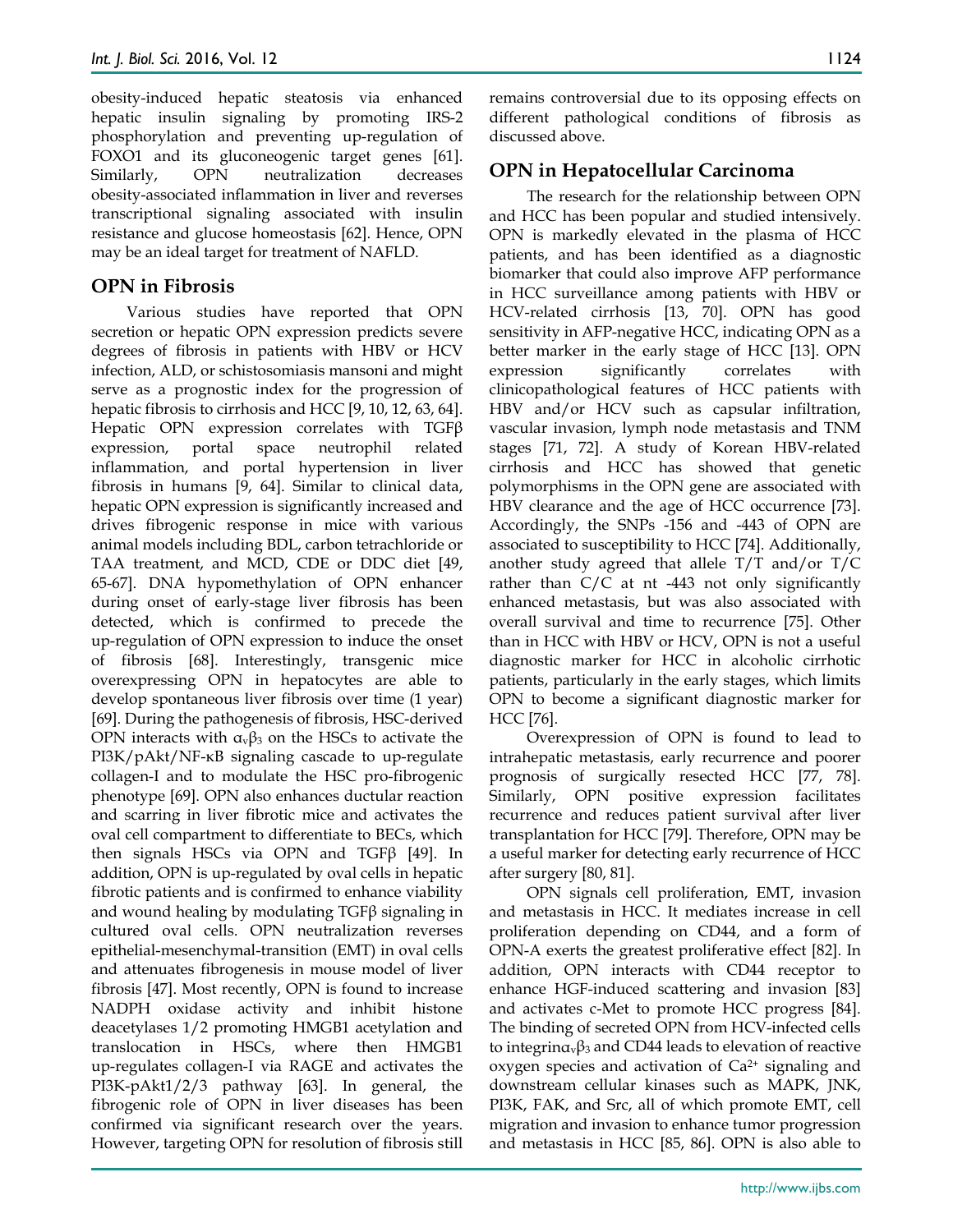bind to vimentin and increase vimentin stability through inhibition of its protein degradation to improve EMT in HCC cells [24]. On the other hand, OPN silence in HCC cells results in suppression of  $a_v$ ,  $β_1$  and  $β_3$  integrin expression, inhibition of NF-κB signaling activation, and blockade of Bcl-2/Bcl-xL and XIAP expression with increased Bax expression, thus inducing mitochondria-mediated apoptosis [87]. Lentiviral-mediated miRNA against OPN induces a significant decrease in MMP-2 and uPA expression and leads to an obvious suppression of both *in vitro* invasion and *in vivo* metastasis of HCC cells [88]. RNA aptamers against OPN binding markedly decrease EMT and HCC tumor growth [89]. However, in a mouse model of DEN-induced hepatocarcinogenesis, intracellular OPN in macrophages interacts with the pivotal TLR signaling protein MyD88 to function as an endogenous negative regulator of TLR-mediated immune response to ameliorate production of pro-inflammatory cytokines, subsequently impeding liver carcinogenesis [25]. Overall, OPN shows promise as a diagnostic marker for HCC, but further confirmation of its potential therapeutic value for HCC is urgently required.

### **OPN in Intrahepatic Cholangiocarcinoma**

Since 2004, Terashi et al. reported that decreased expression of OPN is considered to be a reliable indicator for tumor aggressiveness in intrahepatic cholangiocarcinoma (ICC), and negative expression of OPN protein is significantly related to lymphatic permeation, perineural invasion, intrahepatic metasitasis and lymph node metastasis, leading to a lower overall survival [90]. However, another study in 2013 had opposing views that stromal overexpression of OPN correlates with a poor diagnosis in patients with ICC, suggesting that OPN may be an independent prognostic marker for ICC [91].

### **Conclusion**

OPN exists in various hepatic cells including BECs, Kupffer cells, activated HSCs, NKT cells, injured hepatocytes and HCC cells. OPN is involved in hepatic inflammation after acute or chronic liver injury, ALD, NAFLD, fibrosis and cirrhosis (Fig. 2). OPN is also linked to liver repair. Large amounts of literatures shed light on the specific diagnostic and prognostic implication of OPN in HCC, mostly with HBV and HCV. Overall, OPN exacerbates the progression of liver diseases under most pathological conditions via interacting with  $a<sub>v</sub>$  integrin, CD44, vimentin or MyD88, which suggests OPN as an appropriate and desired therapeutic target against liver diseases.



Figure 2. OPN regulation in liver diseases. In liver, OPN interacts with integrins to deteriorate the development of liver inflammation, injury and fibrogenesis. In carcinogenesis, OPN promotes proliferation, survival, migration, invasion, metastasis and EMT in HCC cells by binding to αv integrins, CD44 and vimentin. Otherwise, OPN binds to LPS or MyD88 to inhibit the progress of inflammation. Besides, OPN protects hepatocytes from injury and facilitates hepatocytes proliferation in model of PHx.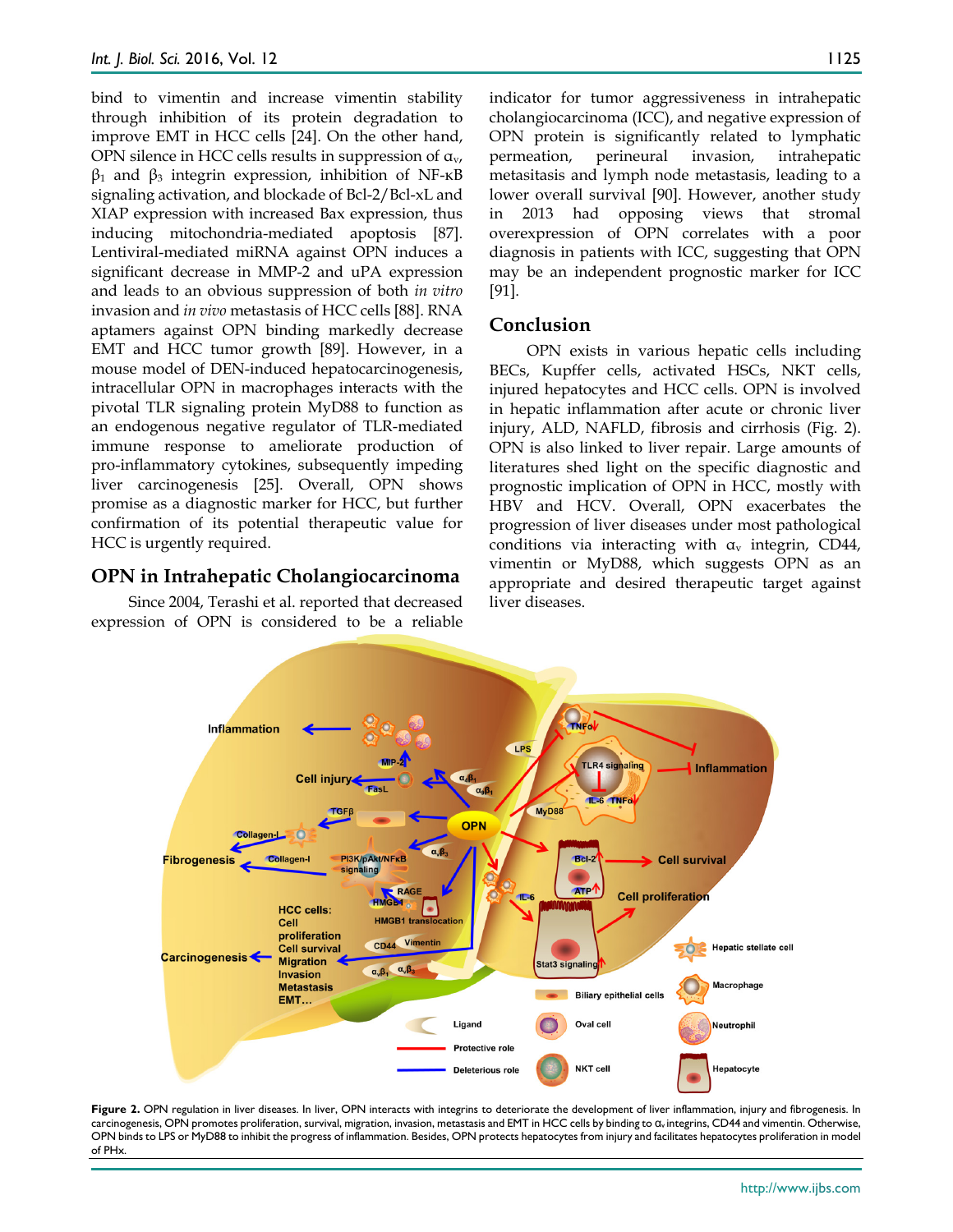#### **Abbreviation**

AFP: alpha-fetoprotein; AH: alcoholic hepatitis; ALD: alcoholic liver disease; ALF: acute liver failure; ALT: alanine aminotransferase; APAP: acetaminophen; ASH: alcoholic steatohepatitis; ATP: adenosine triphosphate; Bax: Bcl-2 associated X protein; Bcl: B-cell lymphoma; BDL: bile duct ligation; BEC: biliary epithelial cell; CDE: choline-deficient ethionine-supplemented; CHB: chronic hepatitis B; CHC: chronic hepatitis C; ConA: concanavalin A; CYP2A5: cytochrome P450, family 2, subfamily A, polypeptide 1; DC: dendritic cell; DDC: 3,5-diethoxycarbonyl-1,4-dihydrocollidine; DEN: diethylnitrosamine; EMT: epithelial-mesenchymaltransition; Eta: early T-lymphocyte activation-1;FAK: focal adhesion kinase; FOXO1: Forkhead box O1; HBV: hepatitis B virus; HCC: hepatocellular carcinoma; HCV: hepatitis C virus; HGF: hepatocyte growth factor; Hh: hedgehog; HMGB1: high-mobility group box-1; HSC: hepatic stellate cell; ICC: intrahepatic cholangiocarcinoma; IFN: interferon; IL: interleukin; iNOS: inducible nitric oxide synthase; IRS-2: insulin receptor substrate-2; I/R: ischemia/reperfusion; JNK: c-Jun N-terminal kinase; LPS: lipopolysaccharide; MAPK: mitogen-activated protein kinase; MCD: methionine-choline deficient; MMP: matrix metalloproteinase; MyD88: myeloid differentiation factor 88; NAFLD: nonalcoholic fatty liver disease; NASH: non-alcoholic steatohepatitis; NF-κB: nuclear factor-κB; NKT: natural killer T; OPN: osteopontin; PHx: partial hepatectomy; PI3K: phosphoinositide 3-kinase; RAGE: receptor for advanced glycation end-products; RGD: arginine-glycine-asparate; SLAYGLR: serine-leucinealanine-tyrosine-glycine-leucine-arginine; SNP: single nucleotide polymorphism; Spp1: secreted phosphoprotein 1; Stat: signal transducer and activator of transcription; SVVYGLR: serine-valinevaline-typrosine-glycine-leucine-arginine; TAA: thioacetamide; TGF: transforming growth factor; TLR: Toll-like receptor; TNF: tumor necrosis factor; TNM: tumor-node-metastases; uPA: urokinase plasminogen activator;XIAP: X-linked inhibitor of apoptosis protein.

#### **Acknowledgements**

This work was supported by the National Natural Science Foundation of China (31300742 to X Kong, 8147224 to Q Xia), and the Shanghai Education Committee (Eastern Scholar Program) and program from the Shanghai Key Laboratory of hepatocellular and cholangiocellular carcinomas (13DZ2261100) to X Kong, the Shanghai Health Bureau Key Joint Efforts Foundation (2013ZYJB001) to Q Xia.

#### 1126

#### **Competing Interests**

The authors have declared that no competing interest exists.

#### **References**

- 1. Senger DR, Wirth DF, Hynes RO. Transformed mammalian cells secrete specific proteins and phosphoproteins. Cell. 1979; 16: 885-93.
- 2. Oldberg A, Franzen A, Heinegard D. Cloning and sequence analysis of rat bone sialoprotein (osteopontin) cDNA reveals an Arg-Gly-Asp cell-binding sequence. Proceedings of the National Academy of Sciences of the United States of America. 1986; 83: 8819-23.
- 3. Patarca R, Freeman GJ, Singh RP, Wei FY, Durfee T, Blattner F, et al. Structural and functional studies of the early T lymphocyte activation 1 (Eta-1) gene. Definition of a novel T cell-dependent response associated with genetic resistance to bacterial infection. The Journal of experimental medicine. 1989; 170: 145-61.
- 4. Brown LF, Berse B, Van de Water L, Papadopoulos-Sergiou A, Perruzzi CA, Manseau EJ, et al. Expression and distribution of osteopontin in human tissues: widespread association with luminal epithelial surfaces. Molecular biology of the cell. 1992; 3: 1169-80.
- 5. Kawashima R, Mochida S, Matsui A, YouLuTu ZY, Ishikawa K, Toshima K, et al. Expression of osteopontin in Kupffer cells and hepatic macrophages and Stellate cells in rat liver after carbon tetrachloride intoxication: a possible factor for macrophage migration into hepatic necrotic areas. Biochemical and biophysical research communications. 1999; 256: 527-31.
- 6. Arai M, Yokosuka O, Kanda T, Fukai K, Imazeki F, Muramatsu M, et al. Serum osteopontin levels in patients with acute liver dysfunction. Scandinavian journal of gastroenterology. 2006; 41: 102-10.
- 7. Srungaram P, Rule JA, Yuan HJ, Reimold A, Dahl B, Sanders C, et al. Plasma osteopontin in acute liver failure. Cytokine. 2015; 73: 270-6.
- 8. Yilmaz Y, Ozturk O, Alahdab YO, Senates E, Colak Y, Doganay HL, et al. Serum osteopontin levels as a predictor of portal inflammation in patients with nonalcoholic fatty liver disease. Digestive and liver disease : official journal of the Italian Society of Gastroenterology and the Italian Association for the Study of the Liver. 2013; 45: 58-62.
- Patouraux S, Bonnafous S, Voican CS, Anty R, Saint-Paul MC, Rosenthal-Allieri MA, et al. The osteopontin level in liver, adipose tissue and serum is correlated with fibrosis in patients with alcoholic liver disease. PloS one. 2012; 7: e35612.
- 10. Zhao L, Li T, Wang Y, Pan Y, Ning H, Hui X, et al. Elevated plasma osteopontin level is predictive of cirrhosis in patients with hepatitis B infection. International journal of clinical practice. 2008; 62: 1056-62.
- 11. Huang W, Zhu G, Huang M, Lou G, Liu Y, Wang S. Plasma osteopontin concentration correlates with the severity of hepatic fibrosis and inflammation in HCV-infected subjects. Clinica chimica acta; international journal of clinical chemistry. 2010; 411: 675-8.
- 12. Matsue Y, Tsutsumi M, Hayashi N, Saito T, Tsuchishima M, Toshikuni N, et al. Serum osteopontin predicts degree of hepatic fibrosis and serves as a biomarker in patients with hepatitis C virus infection. PloS one. 2015; 10: e0118744.
- 13. Shang S, Plymoth A, Ge S, Feng Z, Rosen HR, Sangrajrang S, et al. Identification of osteopontin as a novel marker for early hepatocellular carcinoma. Hepatology. 2012; 55: 483-90.
- 14. Hu DD, Lin EC, Kovach NL, Hoyer JR, Smith JW. A biochemical characterization of the binding of osteopontin to integrins alpha v beta 1 and alpha v beta 5. The Journal of biological chemistry. 1995; 270: 26232-8.
- 15. Liaw L, Skinner MP, Raines EW, Ross R, Cheresh DA, Schwartz SM, et al. The adhesive and migratory effects of osteopontin are mediated via distinct cell surface integrins. Role of alpha v beta 3 in smooth muscle cell migration to osteopontin in vitro. The Journal of clinical investigation. 1995; 95: 713-24.
- 16. Yokosaki Y, Tanaka K, Higashikawa F, Yamashita K, Eboshida A. Distinct structural requirements for binding of the integrins alphavbeta6, alphavbeta3, alphavbeta5, alpha5beta1 and alpha9beta1 to osteopontin. Matrix biology : journal of the International Society for Matrix Biology. 2005; 24: 418-27.
- 17. Denda S, Reichardt LF, Muller U. Identification of osteopontin as a novel ligand for the integrin alpha8 beta1 and potential roles for this integrin-ligand interaction in kidney morphogenesis. Molecular biology of the cell. 1998; 9: 1425-35.
- 18. Ito K, Kon S, Nakayama Y, Kurotaki D, Saito Y, Kanayama M, et al. The differential amino acid requirement within osteopontin in alpha4 and alpha9 integrin-mediated cell binding and migration. Matrix biology : journal of the International Society for Matrix Biology. 2009; 28: 11-9.
- 19. Yokosaki Y, Matsuura N, Sasaki T, Murakami I, Schneider H, Higashiyama S, et al. The integrin alpha(9)beta(1) binds to a novel recognition sequence (SVVYGLR) in the thrombin-cleaved amino-terminal fragment of osteopontin. The Journal of biological chemistry. 1999; 274: 36328-34.
- 20. Green PM, Ludbrook SB, Miller DD, Horgan CM, Barry ST. Structural elements of the osteopontin SVVYGLR motif important for the interaction with alpha(4) integrins. FEBS letters. 2001; 503: 75-9.
- 21. Schack L, Stapulionis R, Christensen B, Kofod-Olsen E, Skov Sorensen UB, Vorup-Jensen T, et al. Osteopontin enhances phagocytosis through a novel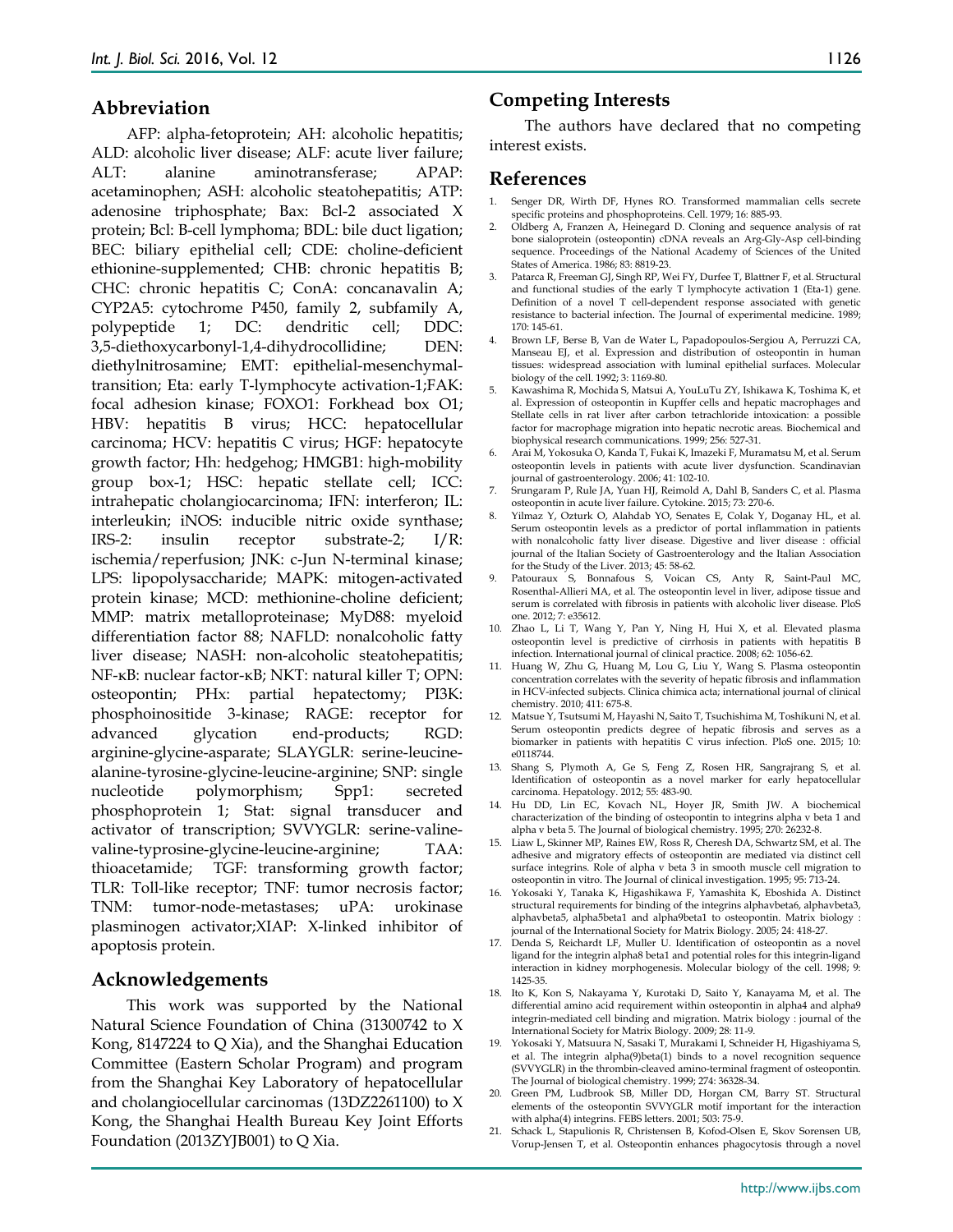osteopontin receptor, the alphaXbeta2 integrin. Journal of immunology. 2009; 182: 6943-50.

- 22. Klaning E, Christensen B, Bajic G, Hoffmann SV, Jones NC, Callesen MM, et al. Multiple low-affinity interactions support binding of human osteopontin to integrin alphaXbeta2. Biochimica et biophysica acta. 2015; 1854: 930-8.
- 23. Katagiri YU, Sleeman J, Fujii H, Herrlich P, Hotta H, Tanaka K, et al. CD44 variants but not CD44s cooperate with beta1-containing integrins to permit cells to bind to osteopontin independently of arginine-glycine-aspartic acid, thereby stimulating cell motility and chemotaxis. Cancer research. 1999; 59: 219-26.
- 24. Dong Q, Zhu X, Dai C, Zhang X, Gao X, Wei J, et al. Osteopontin promotes epithelial-mesenchymal transition of hepatocellular carcinoma through regulating vimentin. Oncotarget. 2016.
- 25. Fan X, He C, Jing W, Zhou X, Chen R, Cao L, et al. Intracellular Osteopontin inhibits toll-like receptor signaling and impedes liver carcinogenesis. Cancer research. 2015; 75: 86-97.
- 26. Wang Y, Mochida S, Kawashima R, Inao M, Matsui A, YouLuTu ZY, et al. Increased expression of osteopontin in activated Kupffer cells and hepatic macrophages during macrophage migration in Propionibacterium acnes-treated rat liver. Journal of gastroenterology. 2000; 35: 696-701.
- 27. Yang M, Ramachandran A, Yan HM, Woolbright BL, Copple BL, Fickert P, et al. Osteopontin is an initial mediator of inflammation and liver injury during obstructive cholestasis after bile duct ligation in mice. Toxicology letters. 2014; 224: 186-95.
- 28. Welch KD, Reilly TP, Bourdi M, Hays T, Pise-Masison CA, Radonovich MF, et al. Genomic identification of potential risk factors acetaminophen-induced liver disease in susceptible and resistant strains of mice. Chemical research in toxicology. 2006; 19: 223-33.
- 29. He CY, Liang BB, Fan XY, Cao L, Chen R, Guo YJ, et al. The dual role of osteopontin in acetaminophen hepatotoxicity. Acta pharmacologica Sinica. 2012; 33: 1004-12.
- 30. He C, Fan X, Chen R, Liang B, Cao L, Guo Y, et al. Osteopontin is involved in estrogen-mediated protection against diethylnitrosamine-induced liver injury in mice. Food and chemical toxicology : an international journal published for the British Industrial Biological Research Association. 2012; 50: 2878-85.
- 31. Patouraux S, Rousseau D, Rubio A, Bonnafous S, Lavallard VJ, Lauron J, et al. Osteopontin deficiency aggravates hepatic injury induced by ischemia-reperfusion in mice. Cell death & disease. 2014; 5: e1208.
- 32. Matsui A, Mochida S, Ohno A, Nagoshi S, Hirose T, Fujiwara K. Plasma osteopontin levels in patients with fulminant hepatitis. Hepatology research : the official journal of the Japan Society of Hepatology. 2004; 29: 202-6.
- 33. Tajiri T, Tate G, Kunimura T, Endo Y, Inoue K, Mitsuya T, et al. Osteopontin Expression in Proliferated Bile Ductules: The Correlation with Liver Damage in Fulminant Hepatitis. Digestive diseases and sciences. 2005; 50: 188-95.
- 34. Mochida S, Yoshimoto T, Mimura S, Inao M, Matsui A, Ohno A, et al. Transgenic mice expressing osteopontin in hepatocytes as a model of autoimmune hepatitis. Biochemical and biophysical research communications. 2004; 317: 114-20.
- 35. Diao H, Kon S, Iwabuchi K, Kimura C, Morimoto J, Ito D, et al. Osteopontin as a mediator of NKT cell function in T cell-mediated liver diseases. Immunity. 2004; 21: 539-50.
- 36. Diao H, Liu X, Wu Z, Kang L, Cui G, Morimoto J, et al. Osteopontin regulates interleukin-17 production in hepatitis. Cytokine. 2012; 60: 129-37.
- 37. Saito Y, Kon S, Fujiwara Y, Nakayama Y, Kurotaki D, Fukuda N, et al. Osteopontin small interfering RNA protects mice from fulminant hepatitis. Human gene therapy. 2007; 18: 1205-14.
- 38. Fan K, Zhang B, Yang H, Wang H, Tan M, Hou S, et al. A humanized anti-osteopontin antibody protects from Concanavalin A induced-liver injury in mice. European journal of pharmacology. 2011; 657: 144-51.
- 39. Choi SS, Claridge LC, Jhaveri R, Swiderska-Syn M, Clark P, Suzuki A, et al. Osteopontin is up-regulated in chronic hepatitis C and is associated with cellular permissiveness for hepatitis C virus replication. Clinical science. 2014; 126: 845-55.
- 40. Cui G, Chen J, He J, Lu C, Wei Y, Wang L, et al. Osteopontin promotes dendritic cell maturation and function in response to HBV antigens. Drug design, development and therapy. 2015; 9: 3003-16.
- 41. Morimoto J, Inobe M, Kimura C, Kon S, Diao H, Aoki M, et al. Osteopontin affects the persistence of beta-glucan-induced hepatic granuloma formation and tissue injury through two distinct mechanisms. International immunology. 2004; 16: 477-88.
- 42. Chen BL, Zhang GY, Wang SP, Li Q, Xu MH, Shen YM, et al. The combined treatment of praziquantel with osteopontin immunoneutralization reduces liver damage in Schistosoma japonicum-infected mice. Parasitology. 2012; 139: 522-9.
- 43. Wen Y, Feng D, Wu H, Liu W, Li H, Wang F, et al. Defective Initiation of Liver Regeneration in Osteopontin-Deficient Mice after Partial Hepatectomy due to Insufficient Activation of IL-6/Stat3 Pathway. International journal of biological sciences. 2015; 11: 1236-47.
- 44. Wang G, Chen S, Zhao C, Li X, Zhang L, Zhao W, et al. Gene expression profiles predict the possible regulatory role of OPN-mediated signaling pathways in rat liver regeneration. Gene. 2016; 576: 782-90.
- 45. Arai M, Yokosuka O, Fukai K, Imazeki F, Chiba T, Sumi H, et al. Gene expression profiles in liver regeneration with oval cell induction. Biochemical and biophysical research communications. 2004; 317: 370-6.
- 46. Syn WK. Repair-associated inflammation in nonalcoholic fatty liver disease. Clinical medicine. 2013; 13 Suppl 6: s15-9.
- 47. Coombes JD, Swiderska-Syn M, Dolle L, Reid D, Eksteen B, Claridge L, et al. Osteopontin neutralisation abrogates the liver progenitor cell response and fibrogenesis in mice. Gut. 2015; 64: 1120-31.
- 48. Leung TM, Wang X, Kitamura N, Fiel MI, Nieto N. Osteopontin delays resolution of liver fibrosis. Laboratory investigation; a journal of technical methods and pathology. 2013; 93: 1082-9.
- 49. Wang X, Lopategi A, Ge X, Lu Y, Kitamura N, Urtasun R, et al. Osteopontin induces ductular reaction contributing to liver fibrosis. Gut. 2014; 63: 1805-18.
- Morales-Ibanez O, Dominguez M, Ki SH, Marcos M, Chaves JF, Nguyen-Khac E, et al. Human and experimental evidence supporting a role for osteopontin in alcoholic hepatitis. Hepatology. 2013; 58: 1742-56.
- 51. Seth D, Gorrell MD, Cordoba S, McCaughan GW, Haber PS. Intrahepatic gene expression in human alcoholic hepatitis. Journal of hepatology. 2006; 45: 306-20.
- 52. Banerjee A, Burghardt RC, Johnson GA, White FJ, Ramaiah SK. The temporal expression of osteopontin (SPP-1) in the rodent model of alcoholic steatohepatitis: a potential biomarker. Toxicologic pathology. 2006; 34: 373-84.
- 53. Baneriee A, Lee IH, Ramaiah SK. Interaction of osteopontin with neutrophil alpha(4)beta(1) and alpha(9)beta(1) integrins in a rodent model of alcoholic liver disease. Toxicology and applied pharmacology. 2008; 233: 238-46.
- 54. Banerjee A, Apte UM, Smith R, Ramaiah SK. Higher neutrophil infiltration mediated by osteopontin is a likely contributing factor to the increased susceptibility of females to alcoholic liver disease. The Journal of pathology. 2006; 208: 473-85.
- 55. Lazaro R, Wu R, Lee S, Zhu NL, Chen CL, French SW, et al. Osteopontin deficiency does not prevent but promotes alcoholic neutrophilic hepatitis in mice. Hepatology. 2015; 61: 129-40.
- 56. Ge X, Leung TM, Arriazu E, Lu Y, Urtasun R, Christensen B, et al. Osteopontin binding to lipopolysaccharide lowers tumor necrosis factor-alpha and prevents early alcohol-induced liver injury in mice. Hepatology. 2014; 59: 1600-16.
- 57. Ge X, Lu Y, Leung TM, Sorensen ES, Nieto N. Milk osteopontin, a nutritional approach to prevent alcohol-induced liver injury. American journal of physiology Gastrointestinal and liver physiology. 2013; 304: G929-39.
- 58. Bertola A, Deveaux V, Bonnafous S, Rousseau D, Anty R, Wakkach A, et al. Elevated expression of osteopontin may be related to adipose tissue macrophage accumulation and liver steatosis in morbid obesity. Diabetes. 2009; 58: 125-33.
- 59. Syn WK, Choi SS, Liaskou E, Karaca GF, Agboola KM, Oo YH, et al. Osteopontin is induced by hedgehog pathway activation and promotes fibrosis progression in nonalcoholic steatohepatitis. Hepatology. 2011; 53: 106-15.
- 60. Syn WK, Agboola KM, Swiderska M, Michelotti GA, Liaskou E, Pang H, et al. NKT-associated hedgehog and osteopontin drive fibrogenesis in non-alcoholic fatty liver disease. Gut. 2012; 61: 1323-9.
- 61. Kiefer FW, Neschen S, Pfau B, Legerer B, Neuhofer A, Kahle M, et al. Osteopontin deficiency protects against obesity-induced hepatic steatosis and attenuates glucose production in mice. Diabetologia. 2011; 54: 2132-42.
- 62. Kiefer FW, Zeyda M, Gollinger K, Pfau B, Neuhofer A, Weichhart T, et al. Neutralization of osteopontin inhibits obesity-induced inflammation and insulin resistance. Diabetes. 2010; 59: 935-46.
- 63. Arriazu E, Ge X, Leung TM, Magdaleno F, Lopategi A, Lu Y, et al. Signalling via the osteopontin and high mobility group box-1 axis drives the fibrogenic response to liver injury. Gut. 2016.
- 64. Pereira TA, Syn WK, Machado MV, Vidigal PV, Resende V, Voieta I, et al. Schistosome-induced cholangiocyte proliferation and osteopontin secretion correlate with fibrosis and portal hypertension in human and murine schistosomiasis mansoni. Clinical science. 2015; 129: 875-83.
- 65. Lorena D, Darby IA, Gadeau AP, Leen LL, Rittling S, Porto LC, et al. Osteopontin expression in normal and fibrotic liver. altered liver healing in osteopontin-deficient mice. Journal of hepatology. 2006; 44: 383-90.
- Pritchett J, Harvey E, Athwal V, Berry A, Rowe C, Oakley F, et al. Osteopontin is a novel downstream target of SOX9 with diagnostic implications for progression of liver fibrosis in humans. Hepatology. 2012; 56: 1108-16.
- 67. Espanol-Suner R, Carpentier R, Van Hul N, Legry V, Achouri Y, Cordi S, et al. Liver progenitor cells yield functional hepatocytes in response to chronic liver injury in mice. Gastroenterology. 2012; 143: 1564-75 e7.
- 68. Komatsu Y, Waku T, Iwasaki N, Ono W, Yamaguchi C, Yanagisawa J. Global analysis of DNA methylation in early-stage liver fibrosis. BMC medical genomics. 2012; 5: 5.
- 69. Urtasun R, Lopategi A, George J, Leung TM, Lu Y, Wang X, et al. Osteopontin, an oxidant stress sensitive cytokine, up-regulates collagen-I via integrin alpha(V)<br>beta(3)  $\,$  engagement  $\,$  and<br> $\,$  Pl3K/pAkt/NFkappaB  $\,$  signaling. alpha(V)beta(3) engagement and PI3K/pAkt/NFkappaB signaling. Hepatology. 2012; 55: 594-608.
- 70. Kim J, Ki SS, Lee SD, Han CJ, Kim YC, Park SH, et al. Elevated plasma osteopontin levels in patients with hepatocellular carcinoma. The American journal of gastroenterology. 2006; 101: 2051-9.
- 71. Xie H, Song J, Du R, Liu K, Wang J, Tang H, et al. Prognostic significance of osteopontin in hepatitis B virus-related hepatocellular carcinoma. Digestive and liver disease : official journal of the Italian Society of Gastroenterology and the Italian Association for the Study of the Liver. 2007; 39: 167-72.